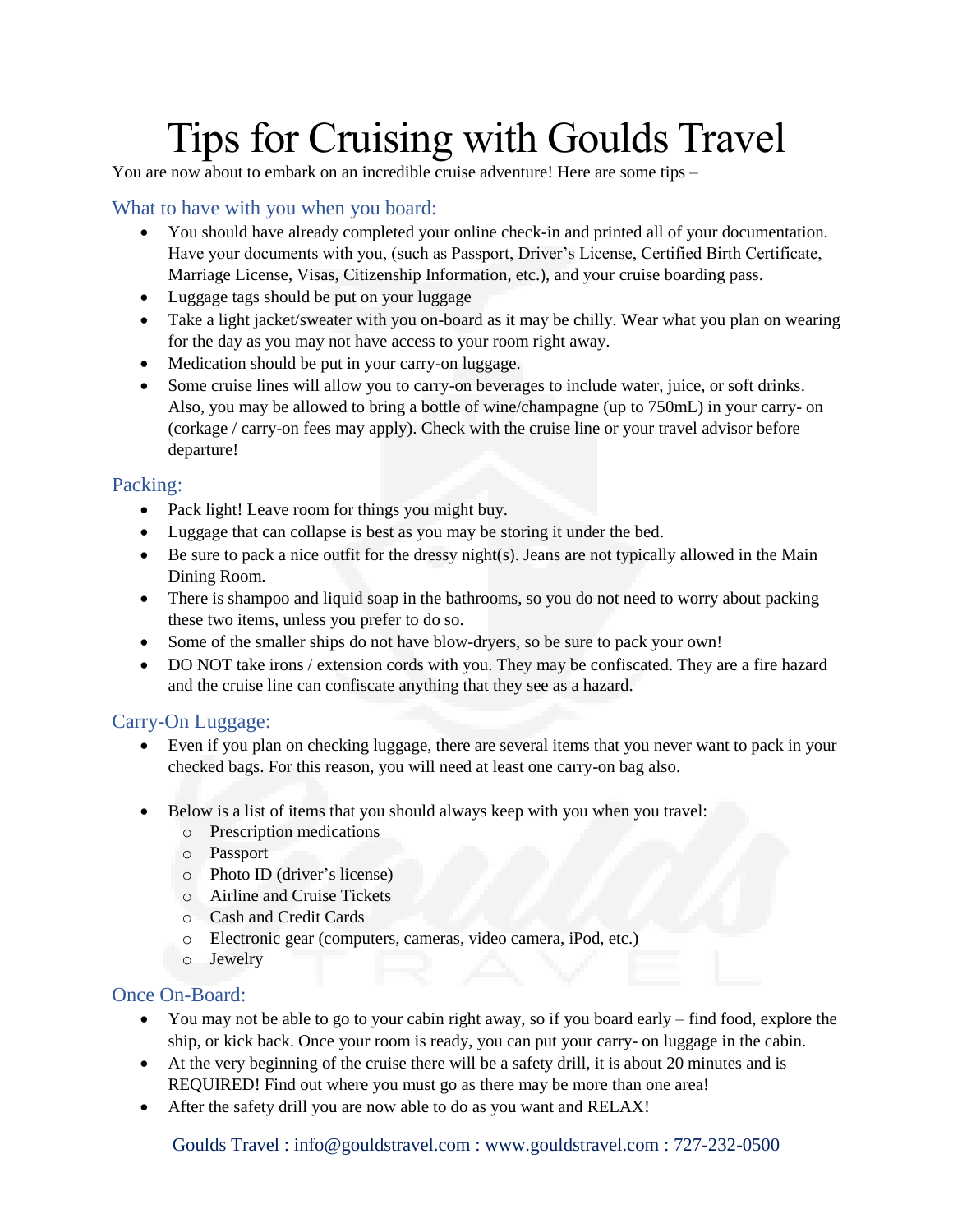- You will be given a card that is used throughout the ship as your credit card, room key, and identification. You can always check to see what was charged on your account by going to the reception area or using a kiosk on some ships. Gratuities and service fees will likely be added to your account, unless you pre-paid them. It is also useful to note that new ships also use their room keys to provide electricity to the stateroom. Upon walking into the cabin, there may be a gray device on the wall to slide the room key. This is a way ships are reducing the amount of energy they use.
- Make sure you check your on-board expense account prior to departing the cruise ship at the end of your vacation to ensure everything is accounted for properly.
- If there are stores onboard, there are many sales that will take place throughout the cruise! Keep in mind that they may sell out!

## Unpacking In Your Cabin:

- Now you are in your cabin. Unpack right away and put your luggage away.
- If your beds are not arranged properly (king, twins, etc.), tell your cabin steward and they will change them for you (some ships/cabins may not be adjusted).
- Make sure that you have ice daily. Your cabin steward will take care of this for you it just makes everything easier and more convenient if you need it!

## Dining:

- Don't be afraid to ask for as many items as you want at dinner in the Main Dining Room. If you want two different entrees, then get two, but keep in mind that some entrees may come with an additional service charge (they will let you know in advance).
- There may be room service as well! You may get coffee delivered to your room in the morning, then go enjoy breakfast in the Main Dining Room or buffet. You may also have breakfast delivered right to you (keep in mind, there may be a fee).
- If you drink, you may want to consider purchasing an alcohol or soda package! This must be purchased on day one, and you must pay for the entire cruise (not just the days you choose). Sometimes you can purchase it on day 2 as well.
- Some ships have specialty restaurants that may require a reservation and an extra cost.
- If you have special dietary needs, you must let the ship know 30 days in advance or tell your travel advisor and they will make sure it is documented.
- Don't feel like you must eat everything! There is a lot of food!

## Workout Room:

- There is a workout room on most ships that usually have up to date equipment!
- If you sign up for any classes that cost money, make sure that you show up. If you do not show up, you will still be charged – they will have cancellation deadlines as well.

## Shore Excursions

- You can book these through the cruise line directly, through 3rd parties, or on the ship. We recommend doing this as soon as possible, as they do tend to sell out. You want to be able to do what you want, rather than what is left over.
- When out for the day, DON'T miss the ship! They have very strict time lines. If you miss the ship, you have to pay to figure out how to get back on your own.
- Don't feel like you have to go ashore, there are things to do on the ship such as the SPA, duty free (tax free) shopping on and off the ship, and more!